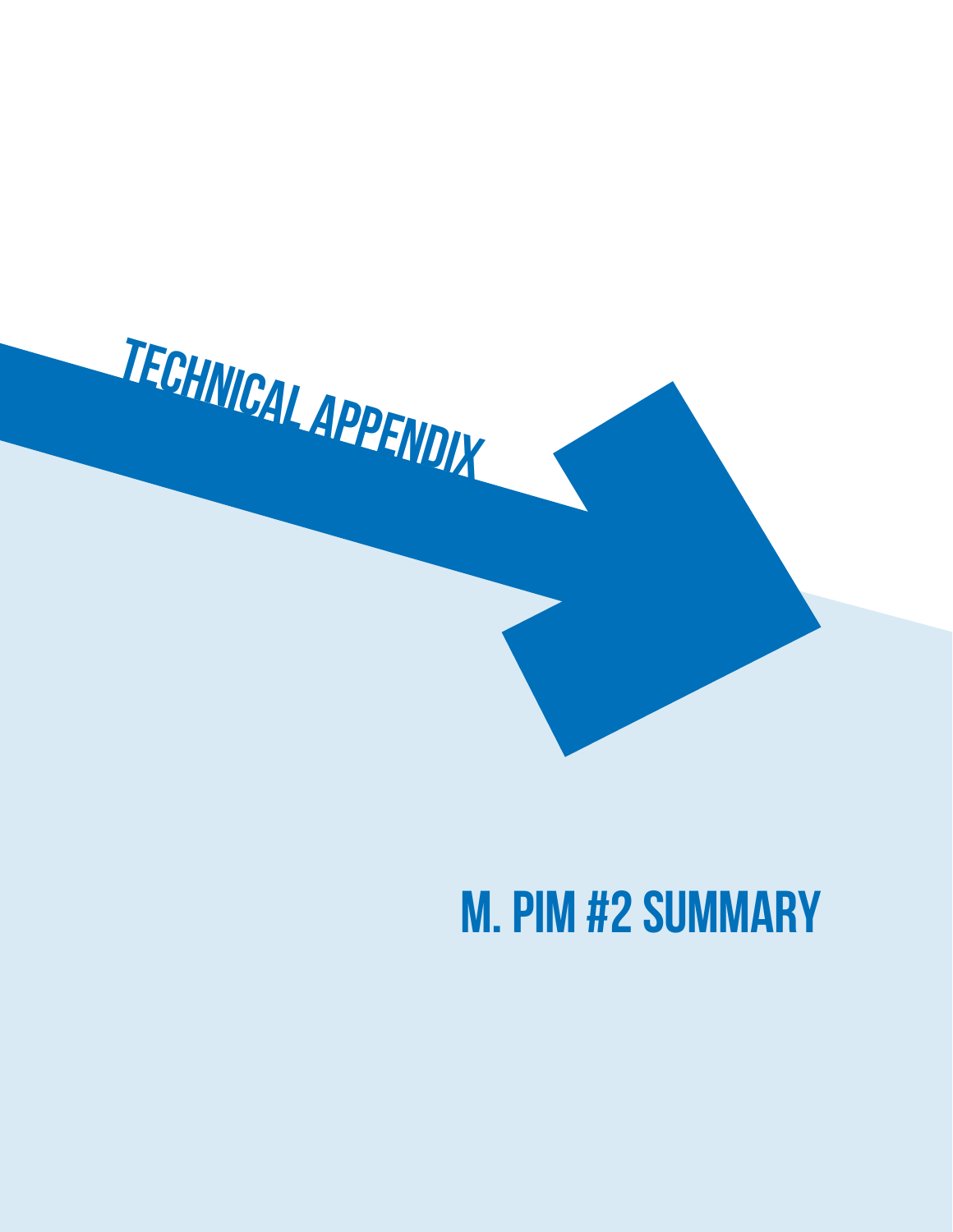

| Date:<br>To: | May 2, 2018<br>Mark Wasdahl (ITD District 3) and David Corcoran, AICP (ACHD) | Project #: 20659 |  |
|--------------|------------------------------------------------------------------------------|------------------|--|
| From:        | Robyn Austin and Andy Daleiden, PE                                           |                  |  |
| Project:     | Int. Glenwood St & State St Study - Boise, PN. A020(049), Key No. 20049      |                  |  |
| Subject:     | <b>Public Comment Summary #2</b>                                             |                  |  |

This memorandum summarizes public feedback received for the Glenwood Street and State Street Intersection Study. Public comments were collected through an online survey and a public involvement meetings (PIM).

# INTRODUCTION

Ada County Highway District (ACHD) and Idaho Transportation Department (ITD) conducted a public outreach effort in order to collect feedback on the alternatives being presented for the Glenwood Street and State Street intersection. This was the second round of outreach for this project. The first round took place from August 15 through August 30, 2017. The first round gave participants an opportunity to learn about the study, map comments on issues they have in the area and provide feedback on various types of interesection types being studied. This second round of outreach presented participants with more detailed concepts and visualization of intersection alternatives and asked for their level of support for each alternative.

Four PIMs were held in Boise (2), Eagle (1) and Garden City (1) as well as an online survey.

The PIMs took place at the following locations and times, as advertised:

- **Garden City Hall 6015 N Glenwood Street, Garden City**
	- o April 4, 2018; 3:30-4:30 pm (business/property owners) and 5:00-7:00 pm (general public)
- **Covenant Presbyterian Church 4848 N Five Mile Rd, Boise** 
	- o April 5, 2018; 6:00-7:00 pm
- **Eagle Public Library 100 N Steirman Way, Eagle** 
	- o April 11, 2018; 6:00-7:00 pm
- **Boise Public Library 715 S. Capitol Blvd, Boise** 
	- o April 12, 2018; 6:00-7:00 pm

Table 1 summarizes the number of attendees and comments received at each PIM and through the survey which was open from April  $5<sup>th</sup>$  through April 26<sup>th</sup>. This summary includes comments received as of April 30<sup>th</sup>. Comments received after this point were forwarded to the project team for review but are not included in this summary.

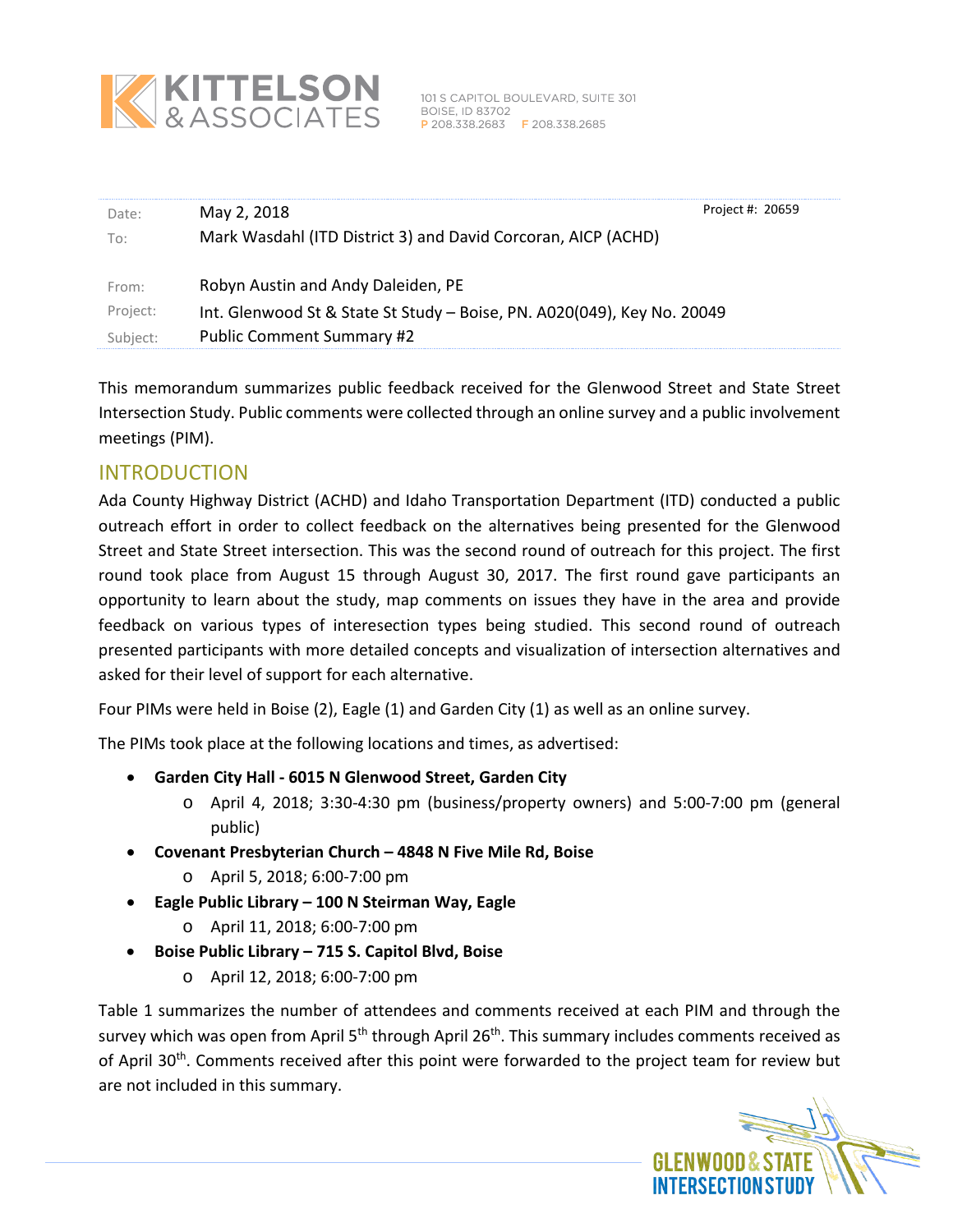#### **Table 1 Sources and Number of Comments Received as of April 30th**

| <b>Location</b>              | Date(s)              | <b>Attendees</b> | <b>Comments</b> |  |
|------------------------------|----------------------|------------------|-----------------|--|
| Garden City Hall             | April 4, 2018        | 152              | 72              |  |
| Covenant Presbyterian Church | April 5, 2018<br>12  |                  | 6               |  |
| Eagle Public Library         | April 11, 2018<br>58 |                  | 28              |  |
| <b>Boise Public Library</b>  | April 12, 2018       | 12               |                 |  |
| Emails/Letters               |                      |                  | 10              |  |
| <b>Online Comments</b>       |                      |                  | 338             |  |
| <b>TOTAL</b>                 |                      | 234              | 457             |  |

*Attachment A includes comment sheets, letter and emails. Attachment B includes the online comments. Attachment C includes the sign-in sheet and display boards from PIM #2.*

# ONLINE SURVEY AND PIM #2 COMMENTS

Respondents were asked the same questions at the PIM as in the online survey. The following sections summarize the individual responses received to these questions. Some respondents did not answer all of the questions.

# Respondent Profile

Respondents were asked to identify what zip code they live in. As shown in Figures 1 and 2, the majority of the responses (42%) live in 83714 which represents Garden City and the areas north and south of the intersection. 56% of the responses came from the zip codes that include or are adjacent to the subject intersection (83714, 83703, 83702).

*Note: During the first round of outreach in August 2017, the majority of the responses (52%) live in 83714 which represents Garden City and the areas north and south of the intersection. 95% of the responses came from the zip codes that include or are adjacent to the subject intersection (83714, 83703, 83702).*

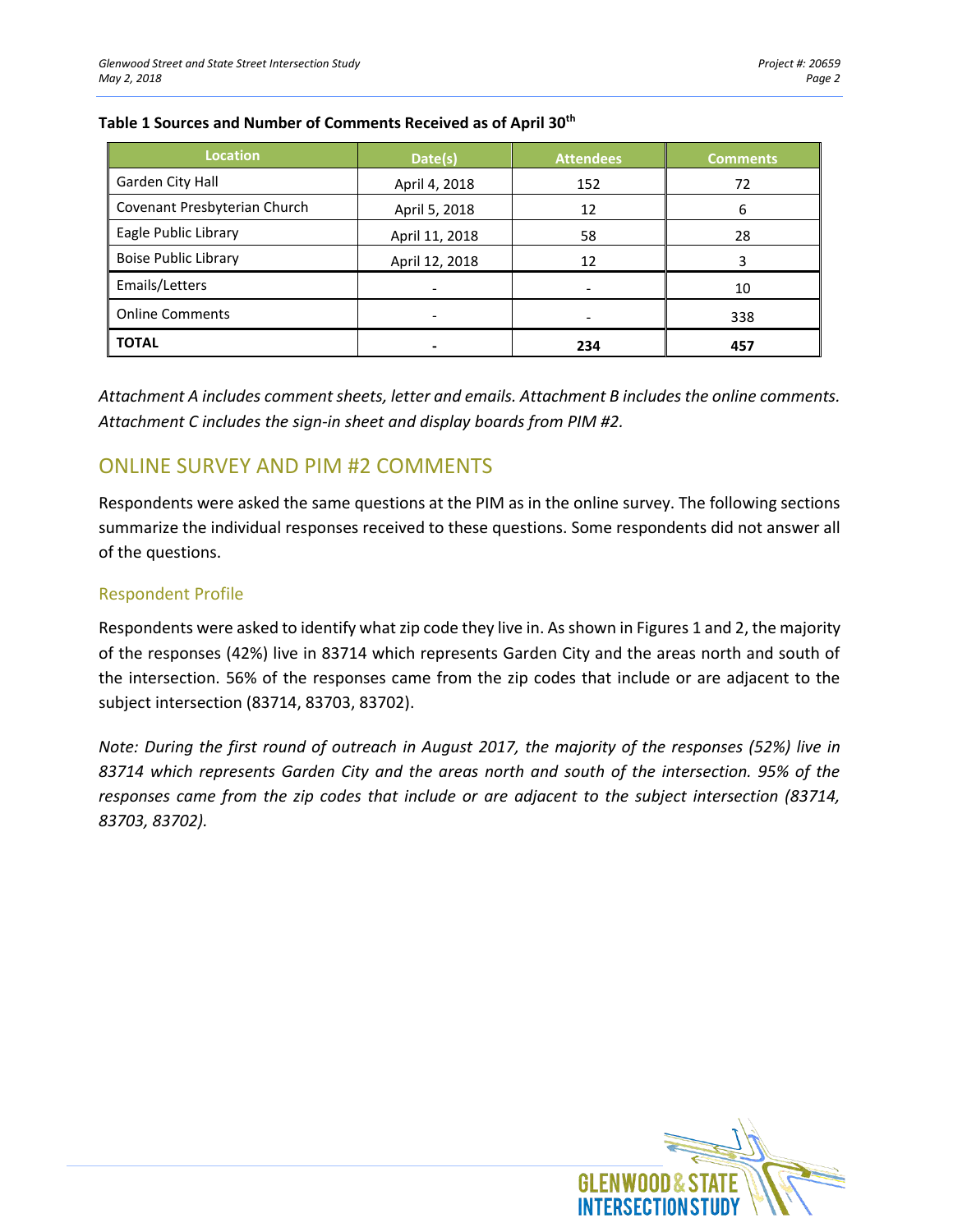



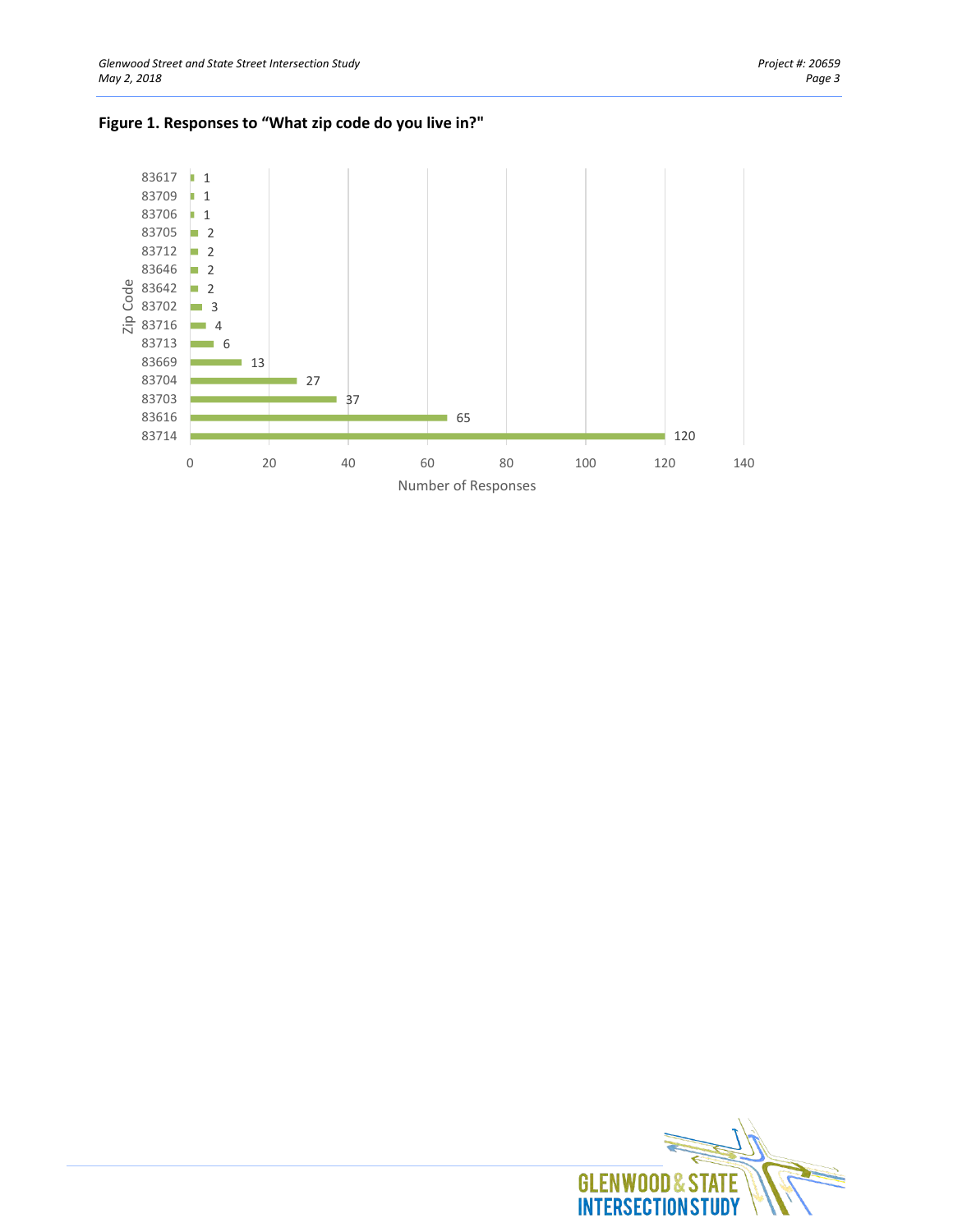



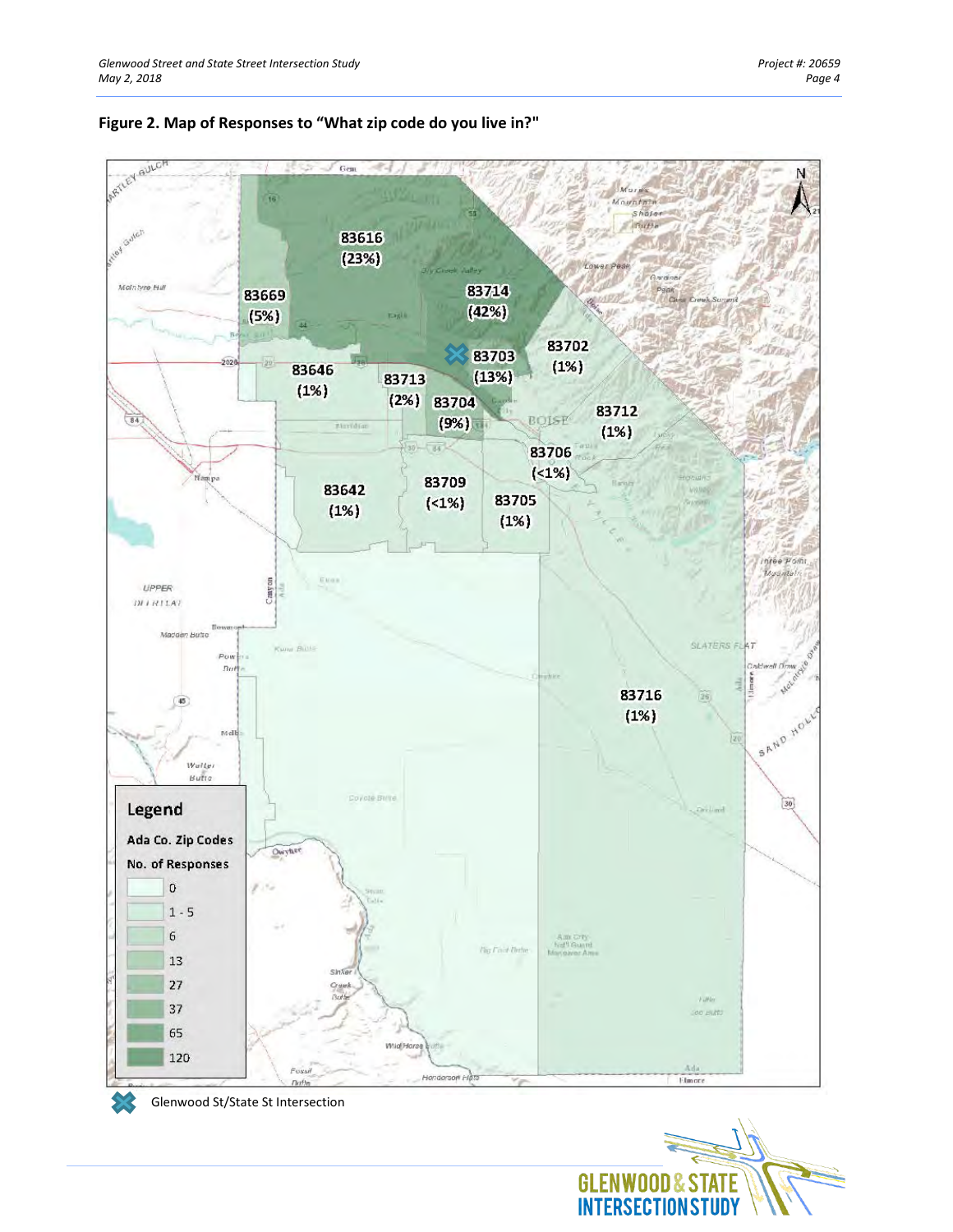# Reason for Traveling Through Intersection

Respondents were given the opportunity to indicate their primary reason for traveling through the Glenwood Street/State Street intersection. As shown in [Figure 3,](#page-5-0) personal errands/entertainment/shopping (53%) and commuting to work or school (41%) were the primary reasons given for using these roadways and passing through the intersection.

*Note: During the first round of outreach in August 2017, personal errands/entertainment/shopping (61%) and commuting to work or school (28%) were the primary reasons given for using these roadways and passing through the intersection.*

## <span id="page-5-0"></span>**Figure 3. Responses to "What is your primary reason for traveling through the Glenwood State intersection?"**



#### Intersection Alternatives

Attendees at the PIM and participants taking that online survey were presented information on four alternatives being considered for the intersection. These alternatives included:

No Build

Median U-Turn (ThrU-Turn)

Partial Quadrant

Partial Displaced Left Turn

<span id="page-5-1"></span>Respondents were asked to rate their level of support for each alternative. The levels of support were strongly oppose, oppose, neutral, support and strongly support. [Table 2](#page-5-1) summarizes responses for each alternative. In summary, the No Build and Partial Quadrant alternatives received the most amount of strongly oppose and oppose and the Partial Displaced Left Turn alternative received the most support and strongly support from the comments. Figures [4](#page-6-0)[, 5](#page-6-1)[, 6](#page-8-0)[, and 7](#page-9-0) provide a summary of responses for each alternative.

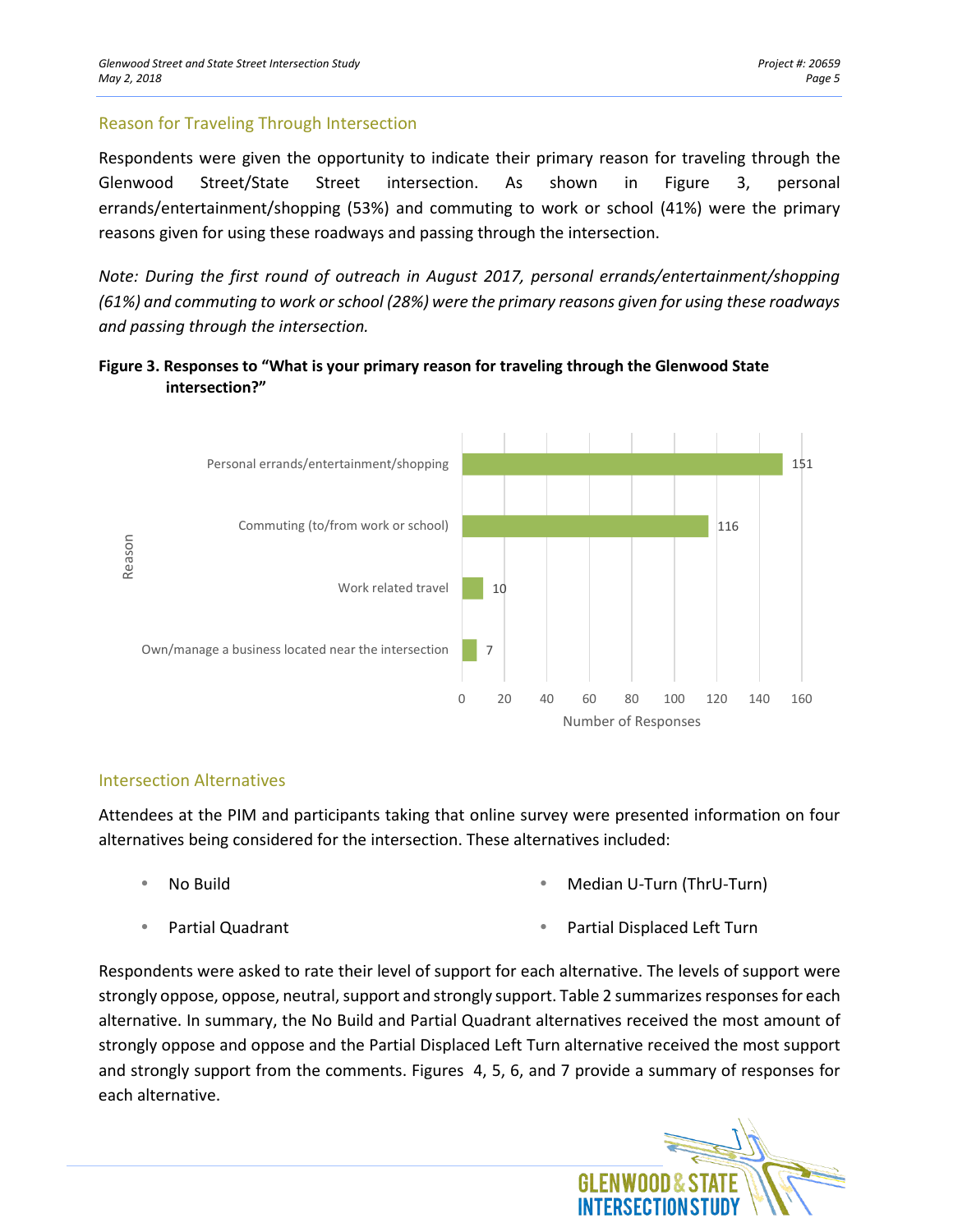#### **Table 2. Support for the Alternatives**

| <b>Alternative</b>          | <b>Strongly</b><br>Oppose | <b>Oppose</b> | <b>Neutral</b> | <b>Support</b> | <b>Strongly</b><br><b>Support</b> |
|-----------------------------|---------------------------|---------------|----------------|----------------|-----------------------------------|
| No Build                    | 96                        | 76            | 47             | 31             | 44                                |
| Partial Quadrant            | 75                        | <b>100</b>    | 51             | 46             | 24                                |
| Median U-Turn (ThrU-Turn)   | 53                        | 80            | 66             | 61             | 30                                |
| Partial Displaced Left Turn | 60                        | 43            | 42             | <b>101</b>     | 50                                |

#### <span id="page-6-0"></span>**Figure 4. Responses "Rate your level of support for the No Build Alternative"**



- <span id="page-6-1"></span>**• Oppose or Strongly Oppose** 
	- o Traffic will get worse and something needs to be done
	- o Bicycle and pedestrian access needs to be improved
- **Support or Strongly Support** 
	- o Lowest cost of alternatives
	- o Results in no additional construction on State Street
	- o Least impact on existing businesses

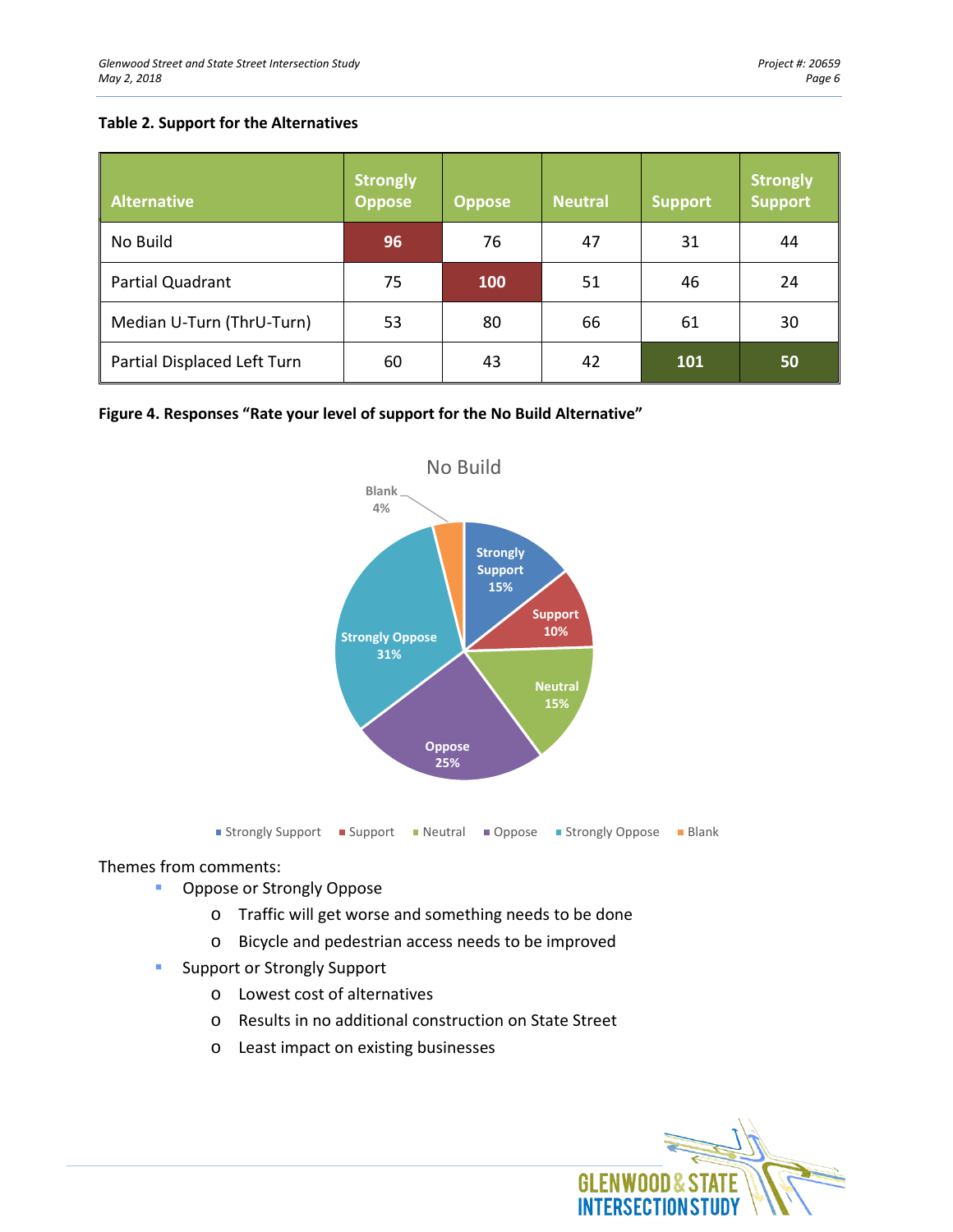

#### **Figure 5. Responses "Rate your level of support for the Partial Quadrant Alternative"**

- **Oppose or Strongly Oppose** 
	- o Too expensive
	- o Too many additional signals
	- o Doesn't do enough to fix the congestion problem for the cost of the improvements
- **Support or Strongly Support** 
	- o Best for all transportation modes including people biking, walking or taking the bus
	- o Maintains access for shopping center off Gary Lane
	- o Gives drivers options for making turns

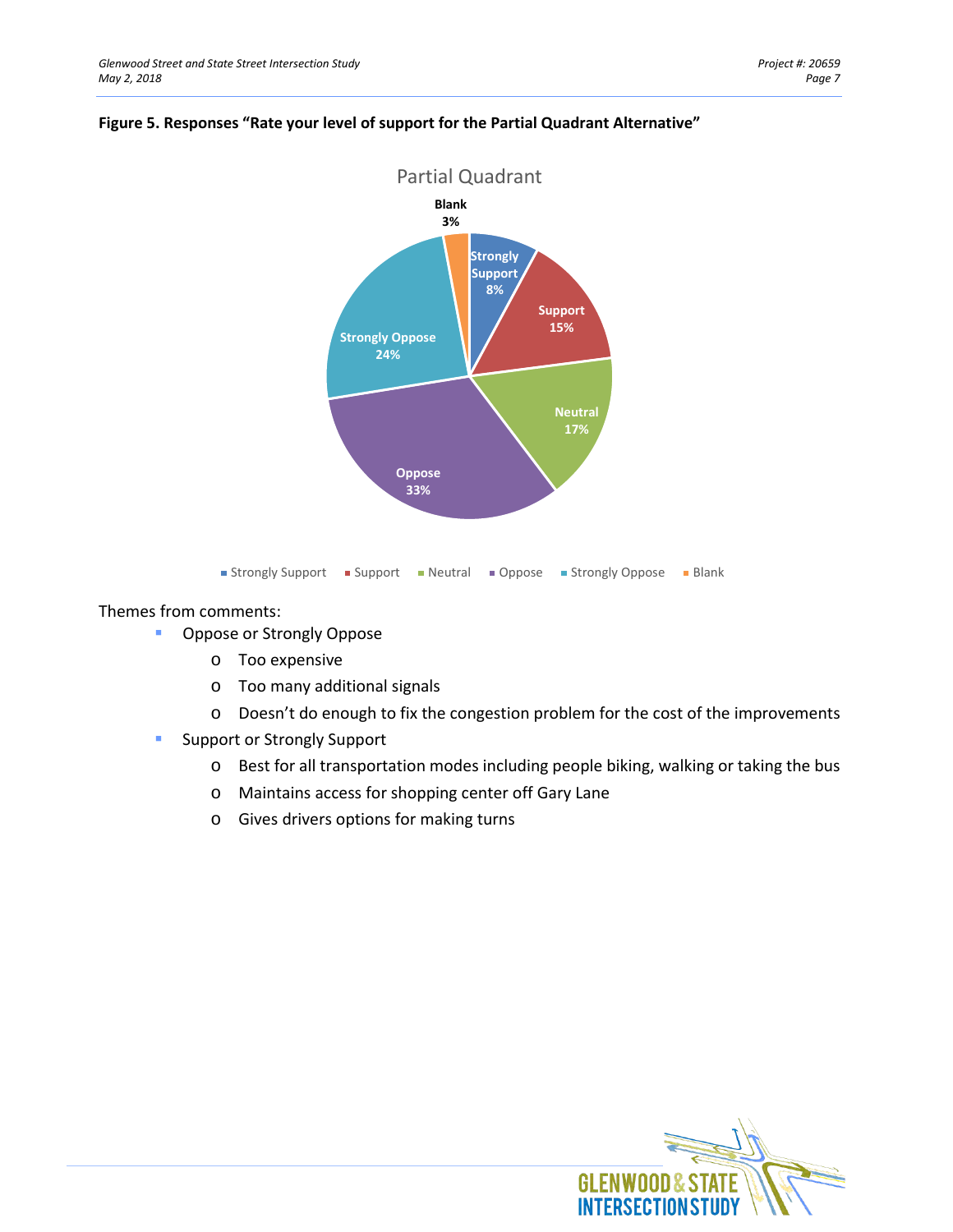#### <span id="page-8-0"></span>**Figure 6. Responses "Rate your level of support for the Median U-Turn (ThrU-Turn) Alternative"**



# Median U Turn (ThrU-Turn)

- **Oppose or Strongly Oppose** 
	- o U-turns are dangerous and difficult for some vehicles to make
	- o Increased number of traffic signals
	- o Need to wait and see if this works at the Veterans Memorial Parkway and State Street intersection before building another one
- **Support or Strongly Support** 
	- o Similar design to nearby intersection (Veterans Memorial Parkway and State Street) so people won't need to learn two new intersection forms
	- o Entrance to Walmart makes more sense with this alternative
	- o Cost effective option

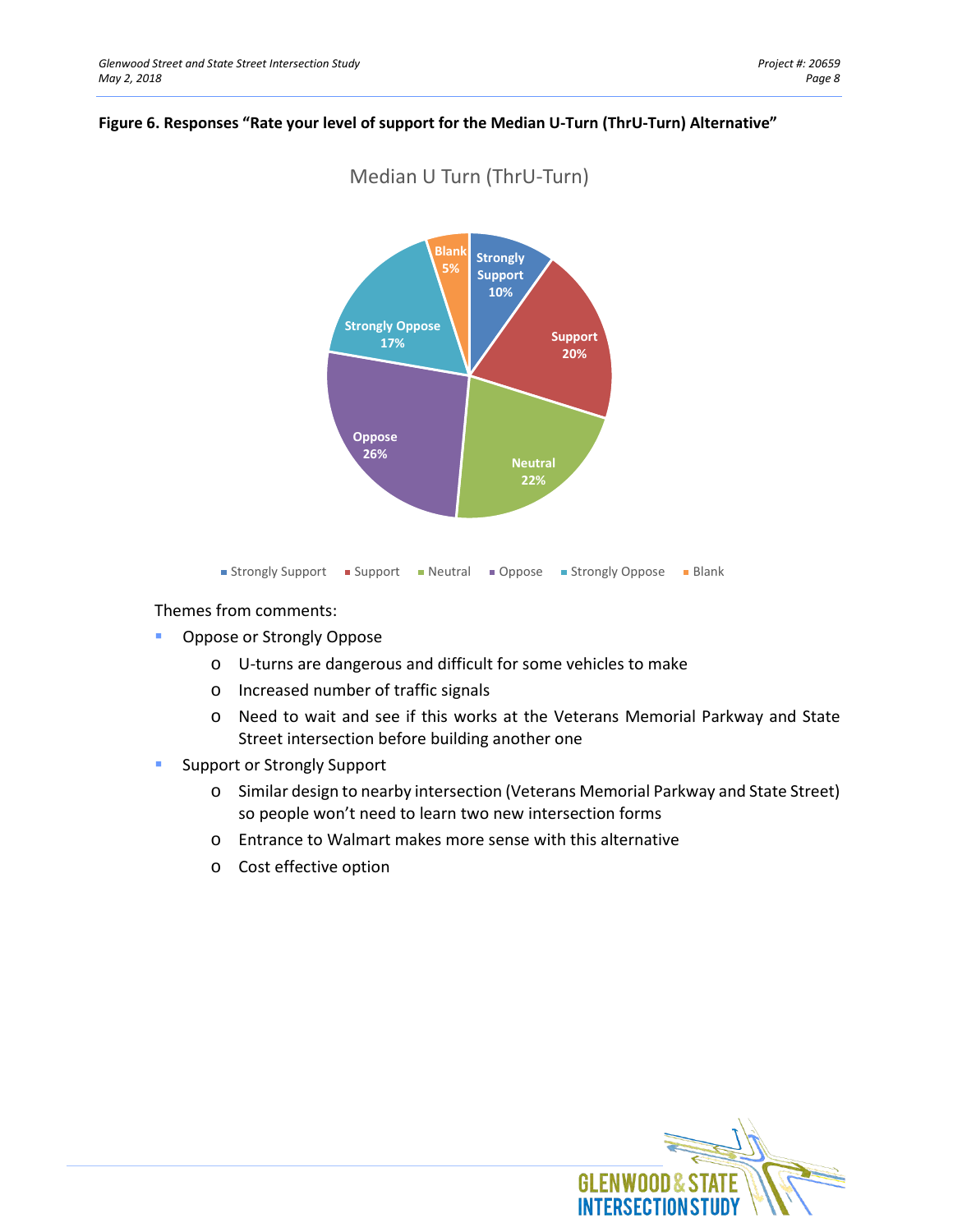

#### <span id="page-9-0"></span>**Figure 7. Responses "Rate your level of support for the Partial Displaced Left Turn Alternative"**

Strongly Support Support Neutral Oppose Strongly Oppose Blank

- **Oppose or Strongly Oppose** 
	- o Too confusing/difficult to navigate
	- o Blocks access to Strawberry Glen(n)
	- o Blocks access to many businesses
	- o Does not do enough to improve traffic flow
	- o Poor for people biking or walking
- **Support or Strongly Support** 
	- o Lowest cost with the most improvement to traffic flow
	- o Least impact to existing right of way
	- o Support with the addition of the bicycle and pedestrian overpass

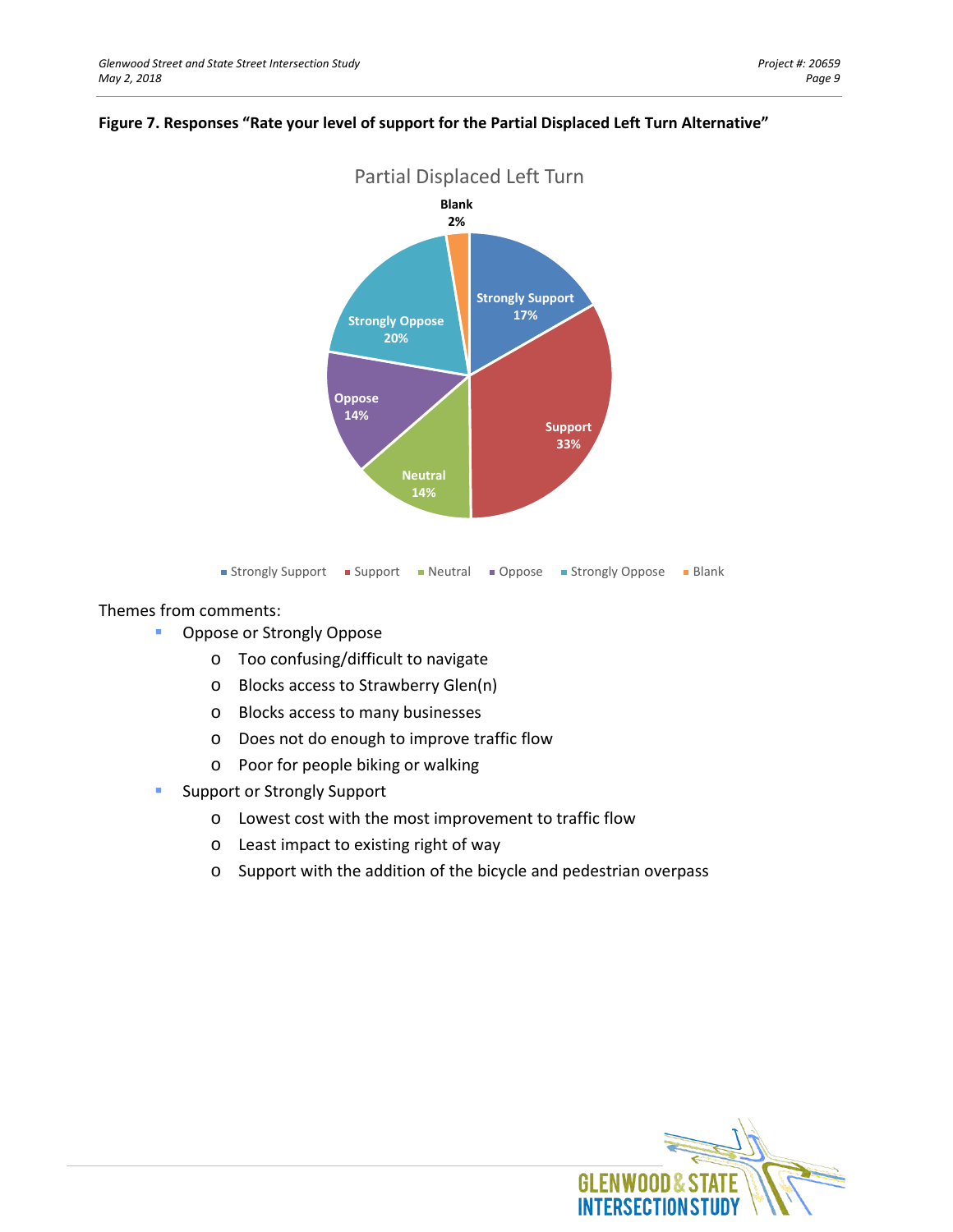#### Bicycle and Pedestrian Improvements

Safe bicycle and pedestrian access at and around this intersection continues to be a concern from community members.

Respondents were shown examples of pedestrian and bicycle overpasses and asked to identify their level of support for one at this intersection. A large majority (67%) either support or strongly support a pedestrian and bicycle overpass while only 17% oppose or strongly oppose.